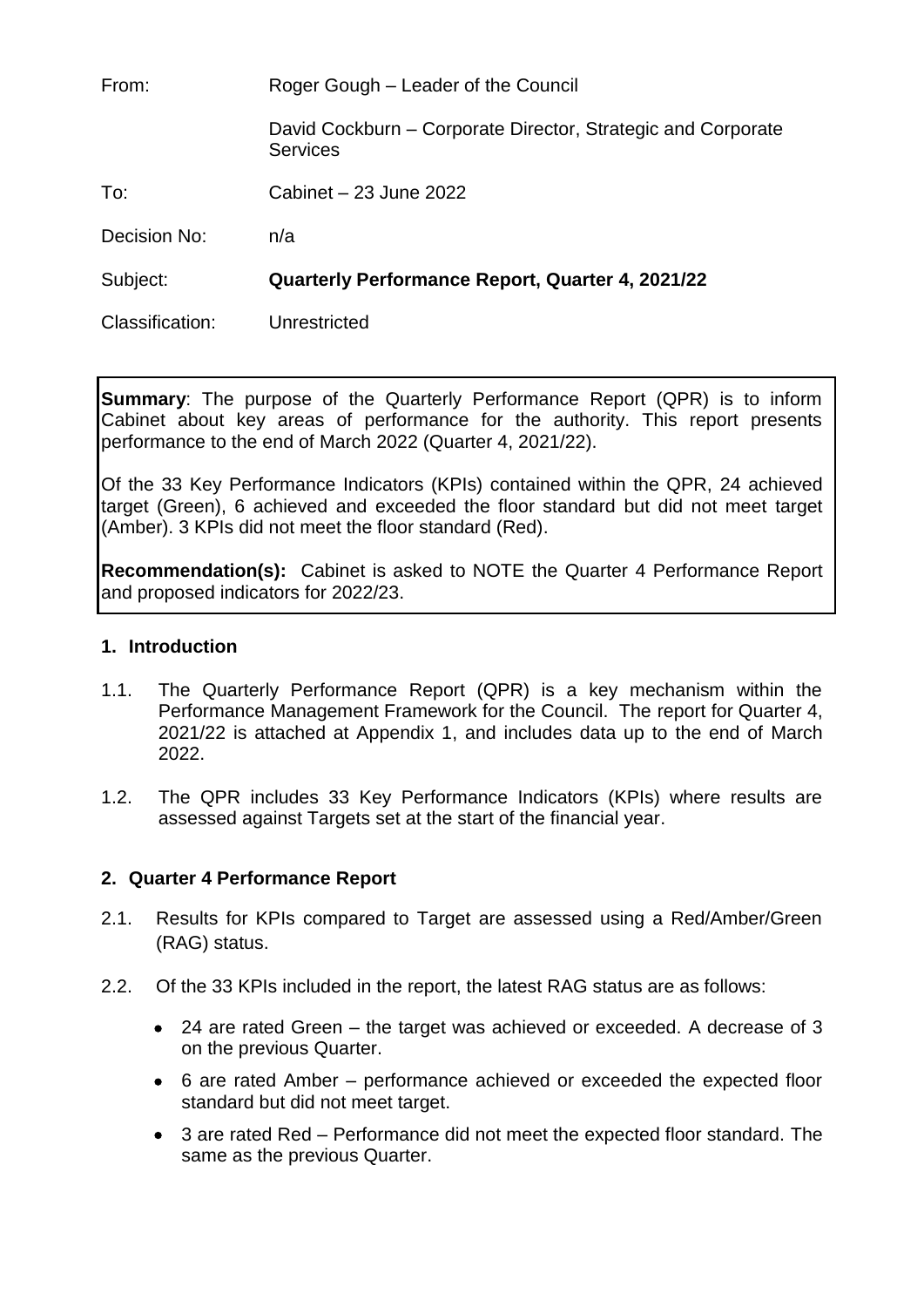- 2.3. With regards to Direction of Travel, 10 indicators show a positive trend, 18 are stable or with no clear trend, and 5 are showing a negative trend.
- 2.4. The 3 indicators RAG rated Red, are:
	- **Customer Services** 
		- o Percentage of complaints responded to within timescale.
	- Growth, Economic Development & Communities
		- o Developer contributions secured as a percentage of amount sought
	- Children, Young People and Education
		- o Percentage of Education, Health Care Plans (EHCPs) issued within 20 weeks.

## **3. Proposed KPIs and Targets for 2022/23**

- 3.1. Key changes for 2022/23 are:
- 3.1.1 The addition of six new KPIs
	- o Two under a new Governance & Law section
		- Freedom of Information Act (FoI) requests completed within 20 working days
		- Data Protection Act (DPA) Subject Access requests completed within statutory timescales
	- o One under Education and Wider Early Help
		- Percentage of pupils (with an EHCP) being placed in independent or out of county special schools
	- o Three under Adult Social Care (with two of the existing KPIs removed)
		- Percentage of people who have their contact resolved by ASCH but then make contact again within 3 months.
		- Percentage of new Care Needs Assessments delivered within 28 days
		- Long Term support needs of older people met by admission to residential and nursing care homes, per 100,000
- 3.1.2 Nine targets for existing KPIs are being made more challenging.
- 3.2 Detail on proposed KPIs and activity indicators can be found in Appendix 2.

## **4 Recommendation(s)**

Cabinet is asked to NOTE the Quarter 4 Performance Report and proposed indicators for 2022/23.